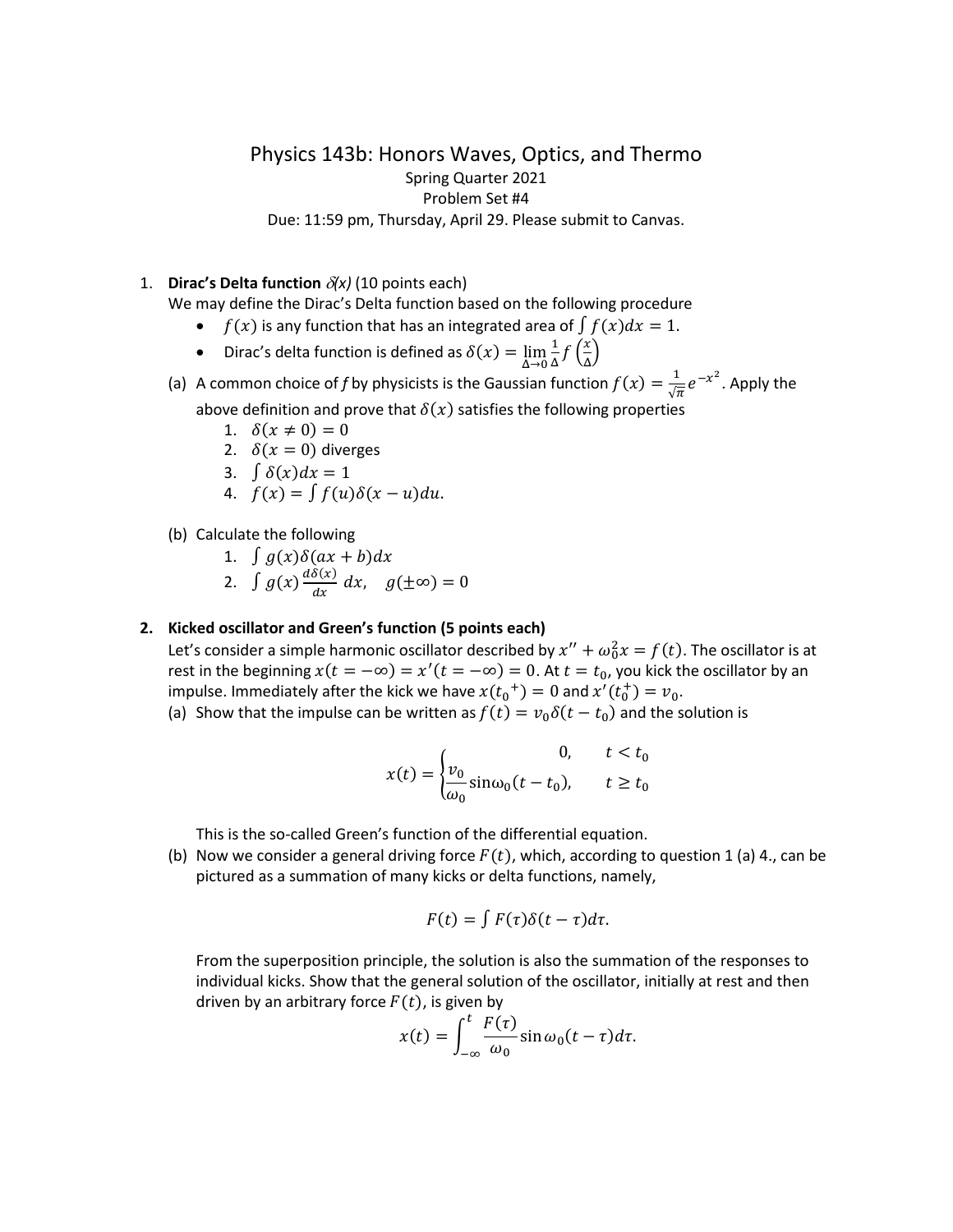#### **3. Energy and energy flow in a wave (5 points each)**

Here we will investigate how waves transport energy in a medium (string, air, water…). Assume the wave (transverse or longitudinal) satisfies the following wave equation

$$
\rho \partial_t^2 \psi(x,t) = T \partial_x^2 \psi(x,t),
$$

where  $\rho$  is the linear density of the medium and T is the tension in the medium. A traveling wave is given by  $\psi(x,t) = A \cos k(x - vt)$ , where  $v = \sqrt{T/\rho}$ .

(a) Consider a small section between x and  $x + \Delta x$ , show that the energy densities are given by kinetic energy density:  $\rho_K = \frac{1}{2} \rho (\partial_t \psi)^2$ 

potential energy density:  $\rho_U = \frac{1}{2} T (\partial_x \psi)^2$ .

(Hint: Kinetic energy is given by  $\frac{1}{2} mV^2$  of the section. As for potential energy, think about how potential energy  $\frac{kx^2}{2}$  is derived by stretching a spring. Here how much does the tension  $\overline{T}$  extend the length of the section?)

- (b) Given the traveling wave  $\psi(x,t)$ , calculate the total energy densities  $\rho_K$  and  $\rho_U$ . Show that the energy is propagating. At some point the total energy of the section becomes zero  $\rho_E = \rho_K + \rho_U$ =0. Where does the energy go?
- (c) Show the energy transfer per unit time is given by the energy flux:  $j_F(x,t) = -T \partial_x \psi \partial_t \psi$ . Determine the energy flux for the traveling wave. (Hint: The energy that flows to the section comes from the work done by its neighboring sections through the tension force from  $dW = T_y \cdot d\psi$ , and use  $\partial_x \psi = \frac{T_y}{T_x} \approx \frac{T_y}{T}$ .)
- (d) Show that for a traveling wave given by  $\psi(x,t) = A \cos k(x \pm vt)$ , we have

$$
j_E=\pm\nu\rho_E.
$$

Thus energy flux is the product of the energy density by the energy propagation velocity.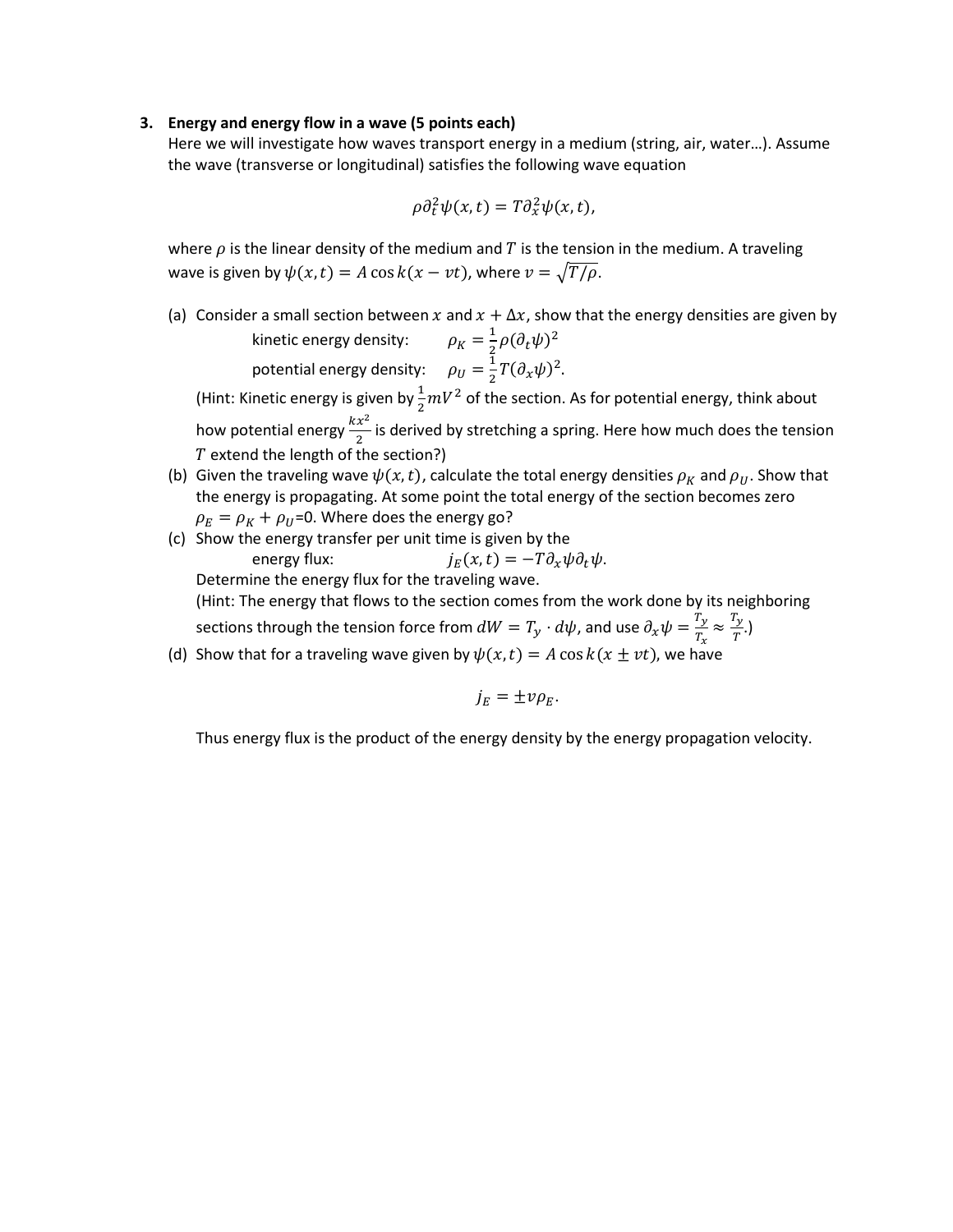#### **4. Transmission and reflection of waves (10 points)**

Consider a wave moving toward an interface at  $x = 0$ , described by the equation

$$
\partial_t^2 \psi(x,t) = v(x)^2 \partial_x^2 \psi(x,t),
$$

where the wave propagation velocity changes across the interface

$$
v = \begin{cases} v_L, & x < 0 \\ v_R, & x > 0. \end{cases}
$$

Now consider an incident wave coming from the right side toward the interface

$$
\psi_{in}(x>0,t)=A\cos k(x+\nu_R t).
$$

We may solve the equation with the following ansatz

$$
\psi(x) = \begin{cases} Ae^{ik(x+\nu_R t)} + Be^{ik(-x+\nu_R t)}, & x > 0\\ Ce^{ik^*(x+\nu_L t)}, & x < 0. \end{cases}
$$

where B and C are the reflection and transmission amplitudes. At the end of the day, the solution is the real part of the ansatz.

- (a) Determine B and C in terms of A and  $k^*$  using the boundary conditions.
- (b) Determine the total energy flux of the incident, reflected and transmitted waves  $j_A$ ,  $j_B$  and  $j_c$  and show that we have  $j_A = j_B + j_c$  at the interface, promised by energy conservation. (Hint: you may assume the tension of the medium is  $T$ .)
- (c) By flipping the time arrow  $t \to -t$ , the following should also be a solution

$$
\psi(x) = \begin{cases} A e^{ik(x - v_R t)} + B e^{-ik(x + v_R t)}, & x > 0 \\ C e^{ik^*(x - v_L t)}, & x < 0. \end{cases}
$$

However, here we have two waves with amplitudes B and C propagating toward the interface from both directions, but only one wave comes out?? Is such solution unphysical? Show that if you treat B and C as 2 independent incident waves, transmission of the B wave exactly cancels the reflection of the C wave, and thus no wave is propagating on left side  $x < 0$  toward  $x = -\infty$ .

### **5. Decibel scale of the strength of sound (5 points each)**

Alexander Bell, the inventor of phone, introduced the unit of bel, which became decibel in acoustics: Zero decibel (0 dB) is defined as strength of the sound wave that produces  $\pm 20 \,\mu Pa$  in the air pressure ( $\mu Pa = 10^{-6} Pa$ ), which is also the typical limit of human hearing. Decibel is calculated in log scale such that every +20 dB corresponds to 10 times higher pressure. For instance, 20dB corresponds to 200  $\mu Pa$  and 40dB corresponds to 2  $mPa$ . Human heating is damaged above 100dB, corresponding to 2 Pa.

(a) What is the assumed limit of human hearing? Calculate the intensity of a 1D acoustic wave at 0 dB.

(Hint: Intensity is energy delivered per area per time in the unit of Watt/m<sup>2</sup>.)

- (b) Show that sound cannot be louder than 200dB.
- (c) How much is the maximum displacement  $\psi(x)$  of air molecules away from equilibrium in the presence of acoustic waves at 0dB and 100dB at frequency = 100 Hz?